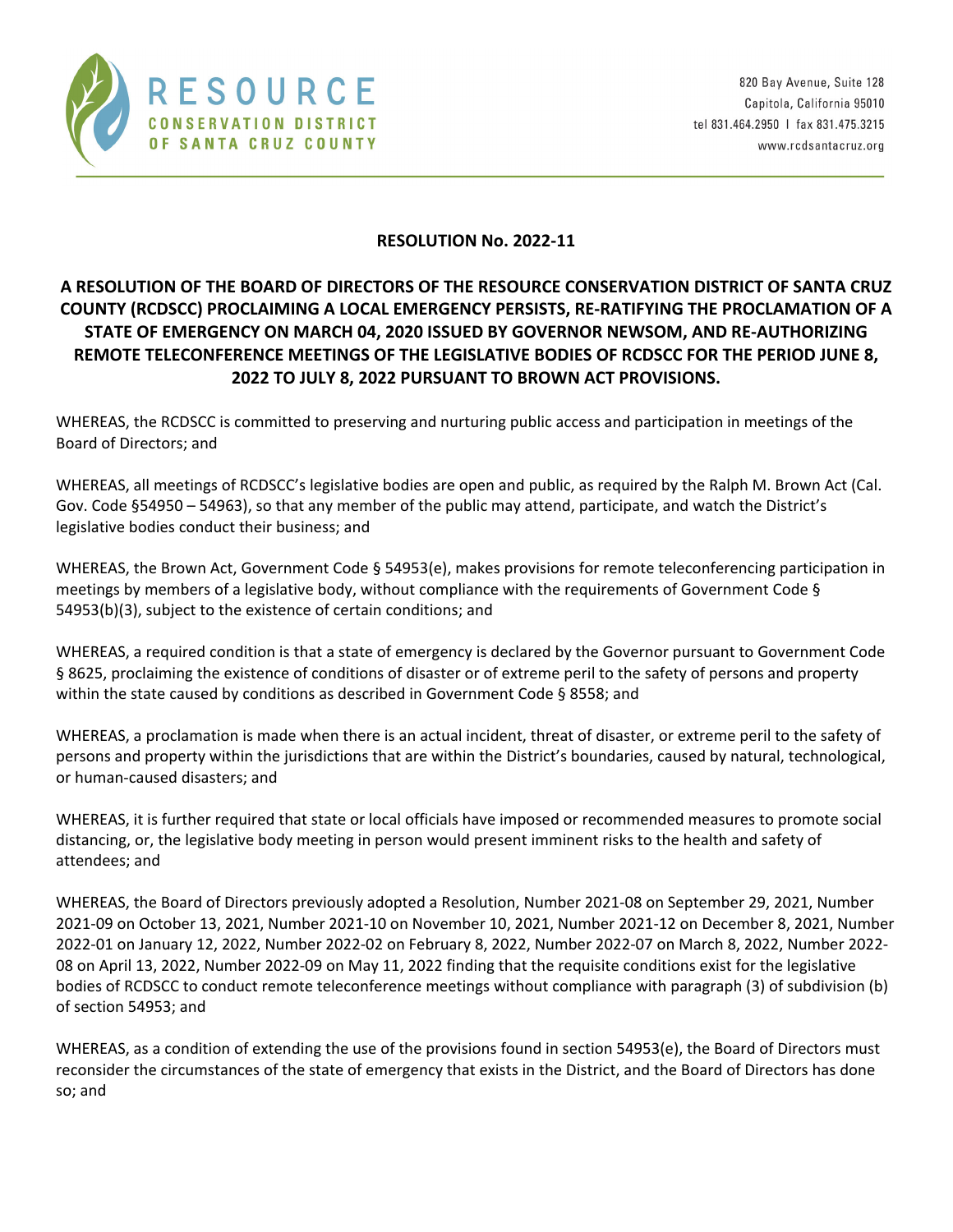

WHEREAS, emergency conditions persist in the District, specifically, a state-wide state of emergency was proclaimed by the Governor of the State of California for public health and safety due to the dangers of COVID‐19, restricting gatherings and ordering social distancing measures for all businesses, government offices, etc.; and

WHEREAS, both State and Santa Cruz County Health Officials continue to discourage indoor, in person meetings due to the increased danger of COVID‐19 virus transmission when people from different households meet in enclosed spaces; and

WHEREAS, the Board of Directors does hereby find that heightened transmissibility of COVID‐19, even amongst vaccinated individuals has caused, and will continue to cause, conditions of peril to the safety of persons within the District that are likely to be beyond the control of services, personnel, equipment, and facilities of the District, and desires to affirm a local emergency exists and re‐ratify the proclamation of state of emergency by the Governor of the State of California; and

WHEREAS, as a consequence of the local emergency persisting, the Board of Directors does hereby find that the legislative bodies of RCDSCC shall continue to conduct their meetings without compliance with paragraph (3) of subdivision (b) of Government Code § 54953, as authorized by subdivision (e) of § 54953, and that such legislative bodies shall comply with the requirements to provide the public with access to the meetings as prescribed in paragraph (2) of subdivision (e) of  $\S$  54953; and

WHEREAS, the district's legislative bodies have met and continue to meet through remote video‐ and tele‐conference (Zoom) that is accessible to the public by telephone and/or on any computer or device that has internet connectivity and allows the public to participate in the meetings as they would at in‐person meetings;

NOW, THEREFORE, THE BOARD OF DIRECTORS OF THE RESOURCE CONSERVATION DISTRICT OF SANTA CRUZ COUNTY DOES HEREBY RESOLVE AS FOLLOWS:

Section 1. Recitals. The Recitals set forth above are true and correct and are incorporated into this Resolution by this reference.

Section 2. Affirmation that Local Emergency Persists. The Board of Directors hereby considers the conditions of the state of emergency in the District and proclaims that a local emergency persists throughout the District, and that meeting in person would risk the health of the public, staff and directors through potential spread of COVID‐19 through unavoidable close contact at in‐person meetings.

Section 3. Re-ratification of Governor's Proclamation of a State of Emergency. The Board hereby ratifies the Governor of the State of California's Proclamation of State of Emergency, effective as of its issuance date of March 4, 2020.

Section 4. Remote Teleconference Meetings. The Executive Director and legislative bodies of RCDSCC are hereby authorized and directed to take all actions necessary to carry out the intent and purpose of this Resolution including, continuing to conduct open and public meetings in accordance with Government Code section 54953(e) and other applicable provisions of the Brown Act.

Section 5. Effective Date of Resolution. This Resolution shall take effect June 8, 2022 and shall be effective until the earlier of (i) July 8, 2022, or such time the Board of Directors adopts a subsequent resolution in accordance with